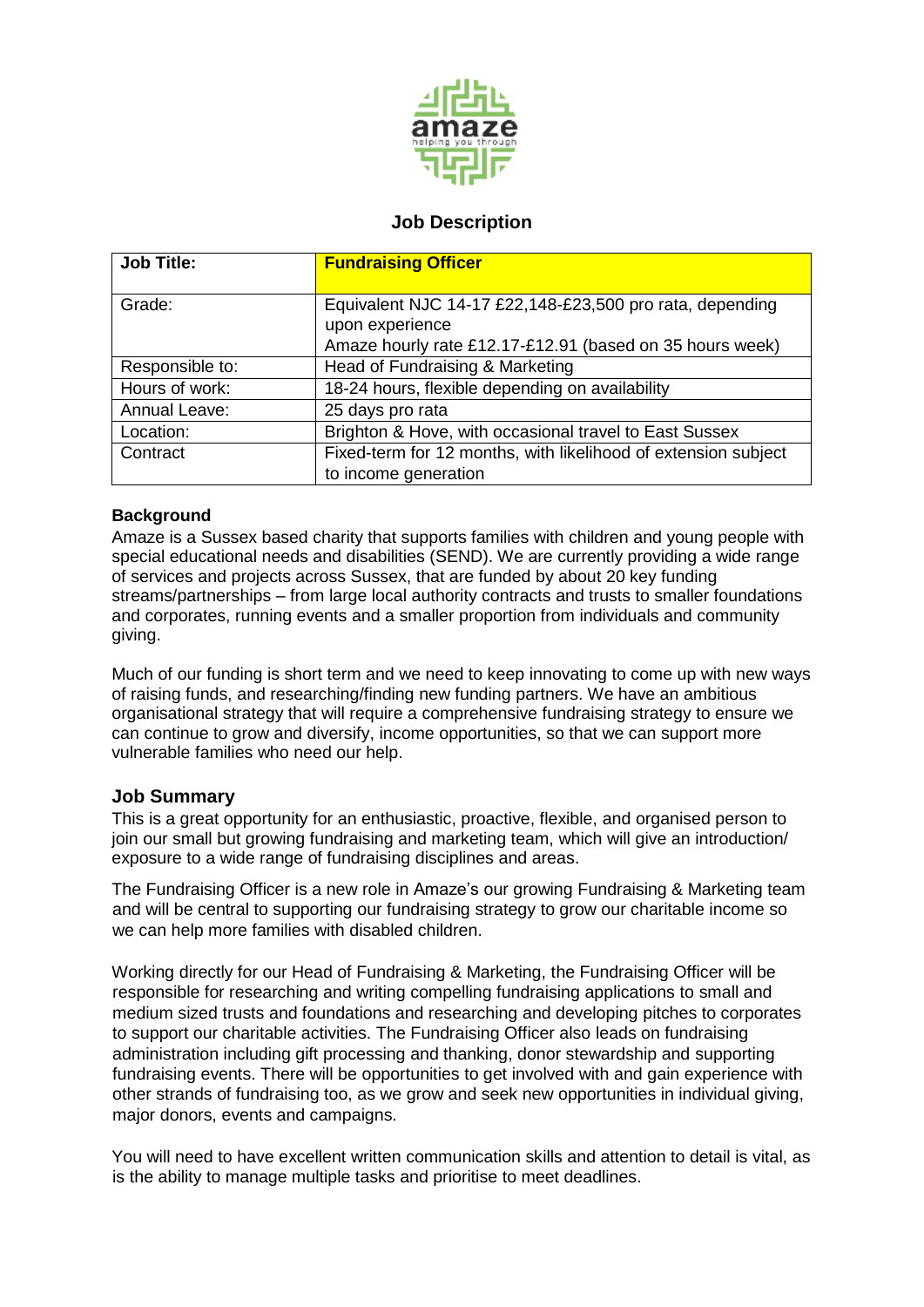## **Key responsibilities**

| $\mathbf{1}$   | Research trusts and foundations and write targeted applications to support our<br>programmes and achieve fundraising income targets |
|----------------|-------------------------------------------------------------------------------------------------------------------------------------|
|                |                                                                                                                                     |
| 2              | Research corporates and develop pitches for a range of programmes including                                                         |
|                | sponsorship proposals                                                                                                               |
| 3              | Produce compelling performance and evaluation reports for funders and other                                                         |
|                | donors                                                                                                                              |
| $\overline{4}$ | Fundraising administration including gift processing, donor thanking and stewardship                                                |
| 5              | Maintaining the fundraising database and documents                                                                                  |
| 6              | Preparation of fundraising reports for Trustees meetings                                                                            |
| $\overline{7}$ | Keep donor records up to date on our CRM                                                                                            |
| 8              | Write appeals and direct mail in collaboration with other team members                                                              |
| 9              | Contribute updates of fundraising events and activities for quarterly Newsletters                                                   |
| 10             | Support at events as required eg cheering at the marathon etc                                                                       |
| 11             | Deliver presentations to interested groups and to attend events including cheque                                                    |
|                | presentations                                                                                                                       |
| 12             | Ensure that all fundraising activities are carried out in a manner which meets the                                                  |
|                | Fundraising Regulator's codes of conduct and guidelines.                                                                            |

|                | <b>General Responsibilities</b>                                                  |
|----------------|----------------------------------------------------------------------------------|
|                | Work in line with Amaze's Mission, Vision, and Values at all times, promoting a  |
|                | supportive, responsive and inclusive environment.                                |
| 2              | To attend team meetings, supervision and training as agreed with your manager    |
| 3              | The role requires a willingness to sometimes work variable hours to cover events |
|                | which might be on occasional weekends or evenings.                               |
| $\overline{4}$ | To be self-servicing with use of appropriate IT                                  |
| .5             | To carry out other duties appropriate to the role                                |

### Person Specification

### **Knowledge and experience:**

- Experience of charity fundraising over a range of methods / OR Minimum of two years' experience in a fundraising, or senior administration role
- Knowledge of UK trust and foundation market and demonstrable experience of writing successful applications to trusts & foundations
- Experience of approaching, and raising money from, corporates
- A track record in meeting fundraising targets
- Experience of using a fundraising CRM
- Enthusiasm for Amaze's mission, vision and values and good understanding of the needs of children and young people with special educational needs and disabilities and their families, and how this will inform all fundraising and marketing work.

### **Skills and competencies:**

 Excellent written communication skills: experienced in creating persuasive and compelling fundraising propositions, funder reports and correspondence to thank donors.